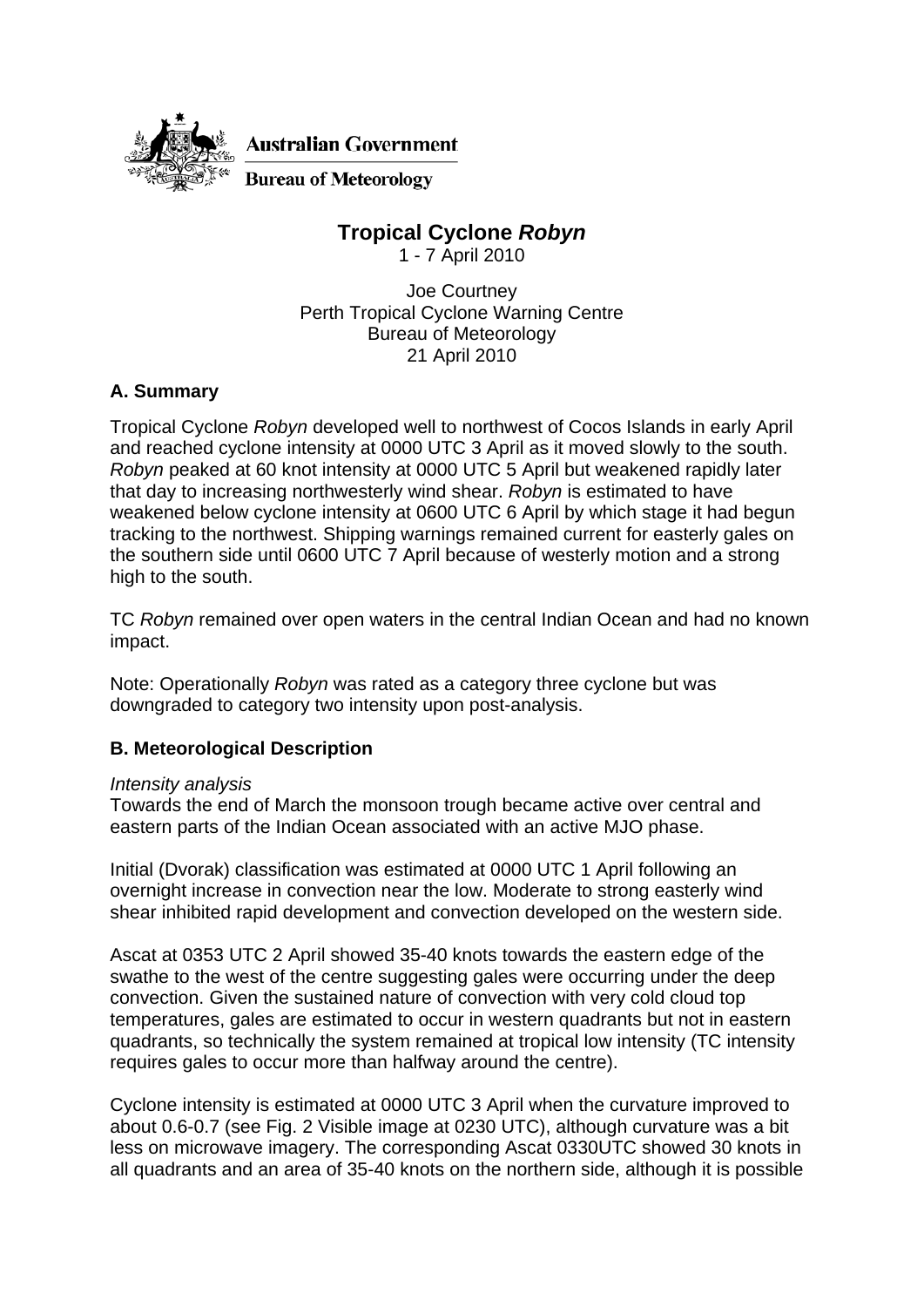that gales were also occurring to the west in the area of deepest convection as was evidenced on the previous pass.

The low level circulation remained quite broad and convection remained constrained to western quadrants in the following 24 hours. By this stage *Robyn* was located under the upper level ridge but under NE winds of about 15-25 knots which maintained the shear at about 15 knots (CIMSS estimate).

During 4 April the circulation strengthened and by 1200 UTC *Robyn* reached category 2 (storm-force) intensity with microwave imagery showing a much tighter circulation with convection extending around the centre. The 0730 UTC SATCON intensity estimate was 68 knots (one minute mean) biased towards the CIMMS AMSU-B estimate of 80 knots (ADT was 48 knots), however there is some suspicion that the AMSU-B method may over-estimate the intensity for tilted systems under shear.

Despite this improvement, the difference in the position of the mid-level centre (85 GHz) and the low level centre (37 GHz) of about 60 km (0.5 degree) shows the considerable tilt of the circulation (see Fig. 3 SSMIS 91 GHz image at 1132 UTC 4 April with overlay of the 37 GHz centre (note: parallax correction would shift the 91 GHz centre to the southeast but would not change the difference in the distance).

Overnight the low level circulation continued to become more organised, although convection seemed slower to respond. The convective signature appeared to peak on the SSMIS 04/2244 UTC 91GHz image, shown in Fig. 4 which indicated an emerging eye pattern.

According to the Dvorak technique *Robyn* appeared to peak at 2100 UTC 4 April to 06 UTC 5 April when estimates reached 4.0 based on a (white) curved band of 1.0 and 1.3 wrap on visible images. Using the embedded centre technique estimates from 04/2200-05/0100 UTC reached 5.0 but these were discounted given the known high bias of this method. The estimated intensity of 60 knots is consistent with SATCON 62-69 knots (one-minute) values.

From about 0600 UTC 5 April *Robyn* weakened rapidly owing to northwesterly shear of ~15-20 knots. Convection weakened and the low level circulation centre became displaced to the NNW of the convection. Based upon the Dvorak weakening constraints (using 6 hour weakening rule) the CI is estimated to fall to 2.5 at 0600 UTC 6 April. However, the maximum wind is estimated to remain at 35 knots on the southern side until about 0300 UTC 7 April, owing to the contribution of the westerly motion and a strong ridge to the south. The weakening low passed west of 90E at 1200 UTC 7 April.

#### *Motion*

For much of its lifetime, *Robyn* moved at speeds of less than 10 km/h being in an environment of light steering winds with the mid-level ridge to the south being weak. *Robyn* moved slowly south in the initial and middle stages of its lifetime before a midlatitude trough developed to the south on 5 April steering *Robyn* to the east for a period. An ensuing strong ridge in the wake of the trough steered *Robyn* to the northwest then to the west southwest.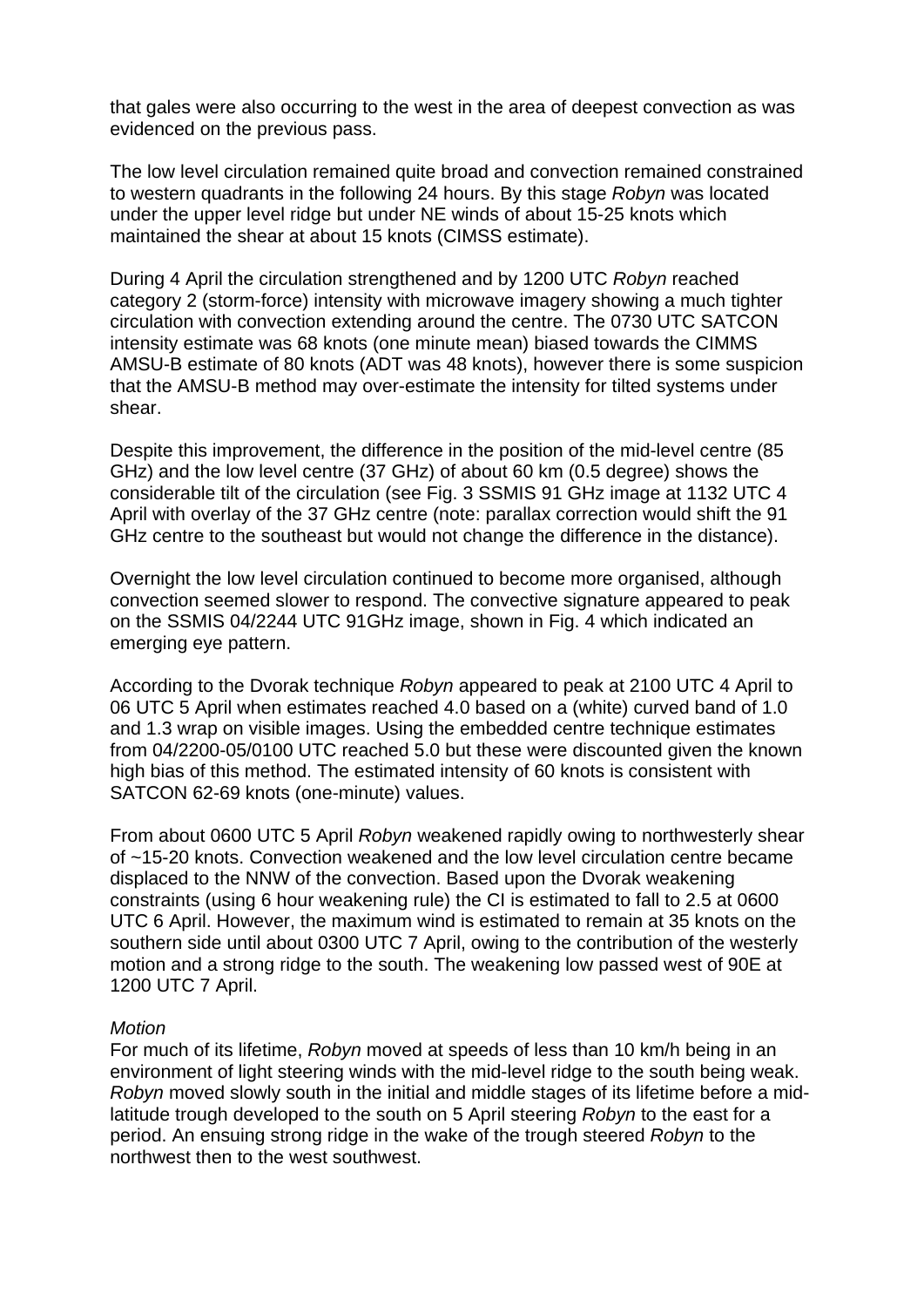### *Structure*

Convection was displaced west of the centre during the initial and middle stages of *Robyn* 's life cycle owing to easterly shear. The circulation struggled to be vertically aligned and even as convection became more organised on 4 April, the vortex was tilted as shown in the differences between the SSMIS microwave 37 GHz (low-level) and 91 GHz (mid-level) frequencies at 1132 UTC 4 April in Fig 3. As upper level winds shifted to northwesterly, the convection and strongest winds became displaced to the south of the centre on 6 and 7 April.

### **C. Impact**

TC *Robyn* remained over open waters in the central Indian Ocean and had no known impact.

### **D. Observations**

There were no surface observations available near the centre of TC *Robyn*.

| Table 1. Best track summary for TC Robyn, April 2010.                                 |
|---------------------------------------------------------------------------------------|
| Refer to the Australian Tropical Cyclone database for complete listing of parameters. |

|      |                |                |                    | Position      | Position   | Position       | Max<br>wind                | Max           | Central         | Rad. of     | Rad. of<br>storm | Radius<br>Max. |
|------|----------------|----------------|--------------------|---------------|------------|----------------|----------------------------|---------------|-----------------|-------------|------------------|----------------|
| Year | Month          | Dav            | Hour<br><b>UTC</b> | Latitude<br>S | Long.<br>Е | Accuracy<br>nm | 10 <sub>min</sub><br>knots | gust<br>knots | Pressure<br>hPa | Gales<br>nm | force<br>winds   | Wind<br>(RMW)  |
| 2010 | $\overline{4}$ | 1              | 00                 | 8.8           | 93.3       | 25             | 25                         | 45            | 1004            |             |                  |                |
| 2010 | $\overline{4}$ | 1              | 06                 | 8.9           | 93.1       | 25             | 25                         | 45            | 1002            |             |                  |                |
| 2010 | 4              | 1              | 12                 | 9.4           | 93.1       | 25             | 25                         | 45            | 1002            |             |                  |                |
| 2010 | $\overline{4}$ | 1              | 18                 | 10.1          | 93.0       | 30             | 30                         | 45            | 1000            |             |                  |                |
| 2010 | $\overline{4}$ | 2              | 00                 | 10.5          | 92.9       | 25             | 30                         | 45            | 1000            |             |                  |                |
| 2010 | $\overline{4}$ | 2              | 06                 | 11.2          | 92.7       | 25             | 35                         | 50            | 1000            |             |                  |                |
| 2010 | 4              | 2              | 12                 | 11.8          | 92.5       | 25             | 35                         | 50            | 998             |             |                  |                |
| 2010 | $\overline{4}$ | $\overline{2}$ | 18                 | 12.4          | 92.4       | 25             | 35                         | 50            | 998             |             |                  |                |
| 2010 | $\overline{4}$ | 3              | 00                 | 12.9          | 92.4       | 20             | 35                         | 50            | 996             | 90          |                  | 30             |
| 2010 | $\overline{4}$ | 3              | 06                 | 13.3          | 92.4       | 25             | 40                         | 55            | 994             | 95          |                  | 30             |
| 2010 | $\overline{4}$ | 3              | 12                 | 13.6          | 92.4       | 25             | 40                         | 55            | 994             | 100         |                  | 25             |
| 2010 | $\overline{4}$ | 3              | 18                 | 13.9          | 92.4       | 25             | 45                         | 65            | 990             | 100         |                  | 20             |
| 2010 | $\overline{4}$ | 4              | 00                 | 14.2          | 92.3       | 25             | 45                         | 65            | 990             | 105         |                  | 20             |
| 2010 | $\overline{4}$ | 4              | 06                 | 14.5          | 92.0       | 20             | 50                         | 70            | 988             | 105         | 25               | 20             |
| 2010 | 4              | 4              | 12                 | 14.8          | 91.8       | 20             | 55                         | 75            | 985             | 105         | 25               | 20             |
| 2010 | $\overline{4}$ | 4              | 18                 | 15.2          | 91.5       | 20             | 55                         | 75            | 985             | 108         | 25               | 20             |
| 2010 | $\overline{4}$ | 5              | 00                 | 15.6          | 91.4       | 20             | 60                         | 85            | 980             | 115         | 25               | 20             |
| 2010 | $\overline{4}$ | 5              | 06                 | 16.1          | 91.6       | 25             | 55                         | 75            | 985             | 113         | 25               | 20             |
| 2010 | $\overline{4}$ | 5              | 12                 | 16.1          | 92.2       | 20             | 50                         | 75            | 986             | 105         | 25               | 20             |
| 2010 | 4              | 5              | 18                 | 16.0          | 92.2       | 20             | 45                         | 70            | 988             | 95          |                  | 20             |
| 2010 | $\overline{4}$ | 6              | 00                 | 15.8          | 92.1       | 15             | 40                         | 55            | 994             | 85          |                  | 30             |
| 2010 | $\overline{4}$ | 6              | 06                 | 15.5          | 91.8       | 15             | 35                         | 45            | 996             |             |                  |                |
| 2010 | $\overline{4}$ | 6              | 12                 | 15.2          | 91.5       | 15             | 35                         | 45            | 996             |             |                  |                |
| 2010 | $\overline{4}$ | 6              | 18                 | 15.4          | 91.0       | 20             | 35                         | 45            | 996             |             |                  |                |
| 2010 | 4              | 7              | 00                 | 15.8          | 90.7       | 15             | 35                         | 45            | 996             |             |                  |                |
| 2010 | $\overline{4}$ | $\overline{7}$ | 06                 | 16.0          | 90.2       | 15             | 30                         | 45            | 998             |             |                  |                |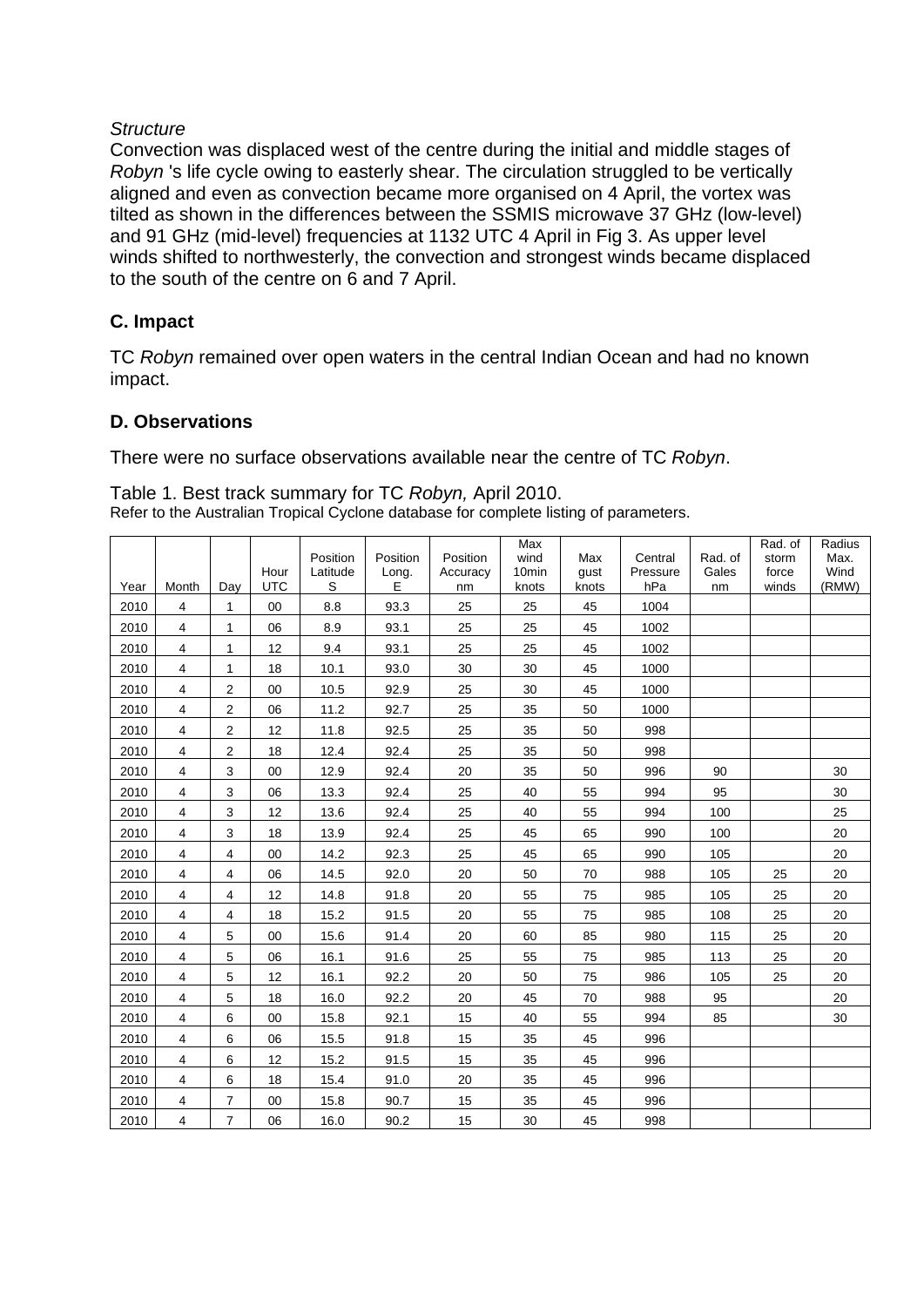Figure 1. Track of Tropical Cyclone *Robyn*, 1-7 April 2010. Times in WST (subtract 8 hours to convert to UTC).

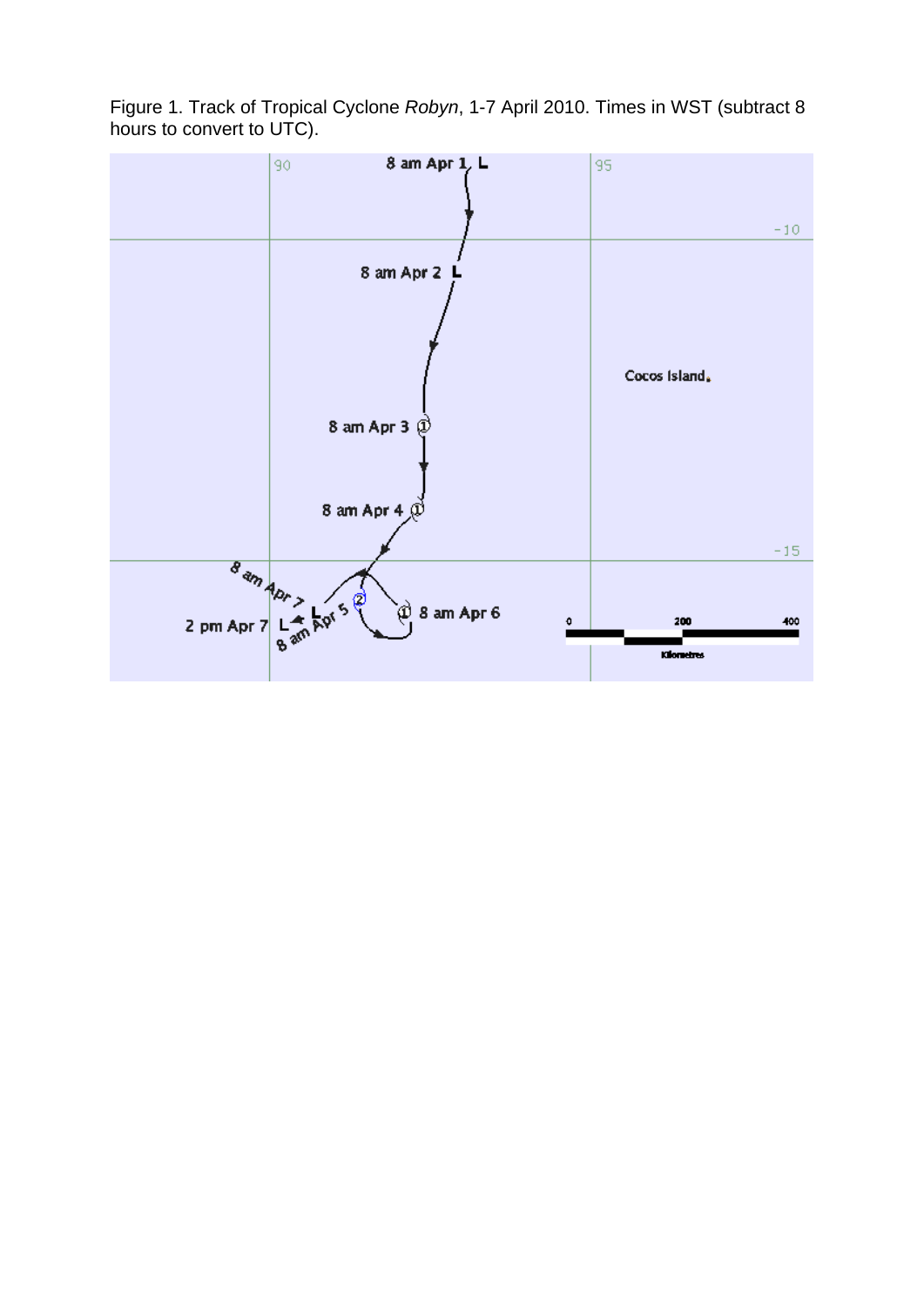Figure 2. Initial cyclone intensity: visible image at 0230 UTC 3 April showing the curved band convective pattern.

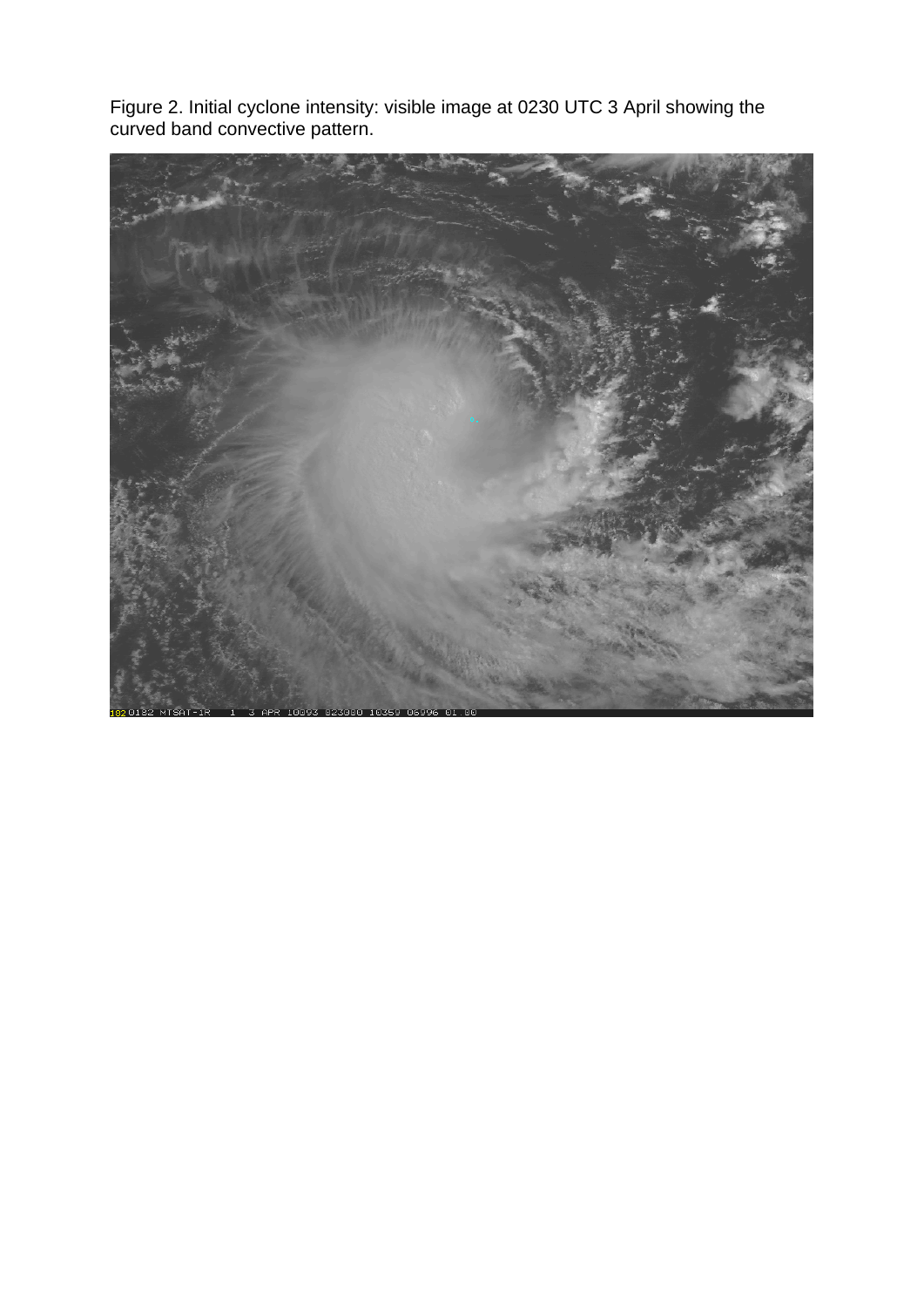Figure 3. Microwave image (91GHz SSMIS) of Tropical Cyclone *Robyn* at 1132UTC 4 April 2010. The yellow ring indicates the low-level circulation centre as indicated by the corresponding 37GHz image (not shown) (image courtesy of US NRL: http://www.nrlmry.navy.mil/).